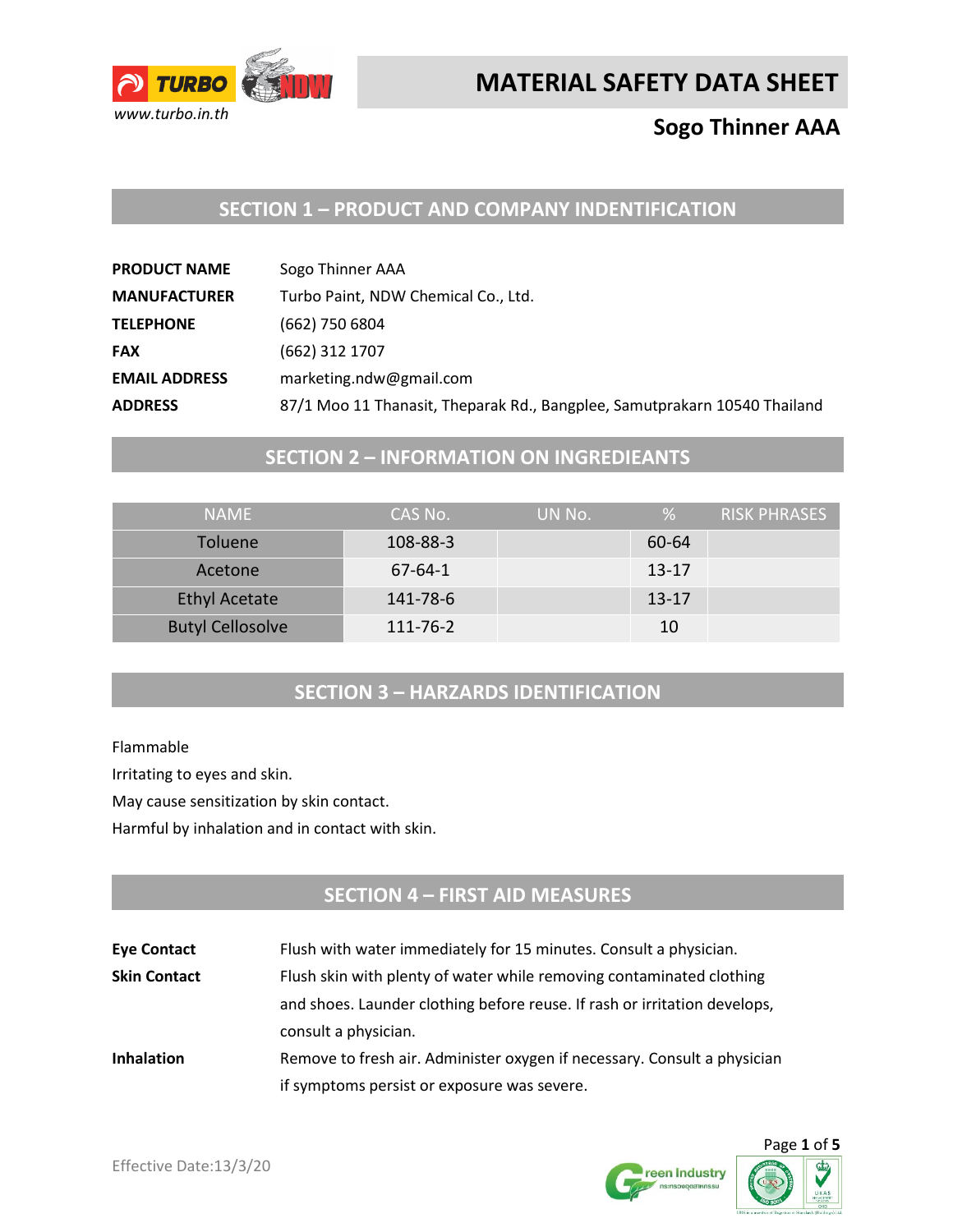

# **MATERIAL SAFETY DATA SHEET**

# **Sogo Thinner AAA**

**Ingestion** If swallowed do not induce vomiting. Seek immediate medical attention.

#### **SECTION 5 – FIRE AND EXPLOSION HAZARD DATA**

**Extinguishing Media** Recommended: alcohol resistant foam, CO2, powders, water spray. **Recommendations** Fire will produce dense black smoke. Exposure to decomposition products may cause a health hazard. Appropriate breathing apparatus may be required. Cool closed containers exposed to fire with water. Do not release runoff from fire to sewers or waterways.

#### **SECTION 6 – ACCIDENTAL RELEASE MEASURES**

**Personal Precautions** Exclude sources of ignition and ventilate the area. Avoid breathing vapor or mist. Refer to protective measures listed in sections 7 and 8. **Spill Spill** Contain and collect spillage with non-combustible absorbent materials, e.g. sand, earth, vermiculite, diatomaceous earth and place in container for disposal according to local regulations (see section 13). Do not allow to enter drains or watercourses. Clean preferably with a detergent; avoid use of solvents. If the product contaminates lakes, rivers or sewage, inform appropriate authorities in accordance with local regulations.

#### **SECTION 7 – HANDLING AND STORAGE**

**Handling** Do not get in eyes, on skin, or on clothing. Keep container tightly closed when not in use. Wear personal protection equipment. Do not breathe vapors. Wash thoroughly after handling. If pouring or transferring materials, ground all containers and tools. Do not weld, heat, cut or drill on full or empty containers. Avoid breathing vapors or spray mist. **Storage** Keep away from heat, sparks, open flames and oxidizing agents. Keep containers closed. Store in a cool, dry place with adequate ventilation.

## **SECTION 8 – EXPOSURE CONTROLS / PERSONAL PROTECTION**

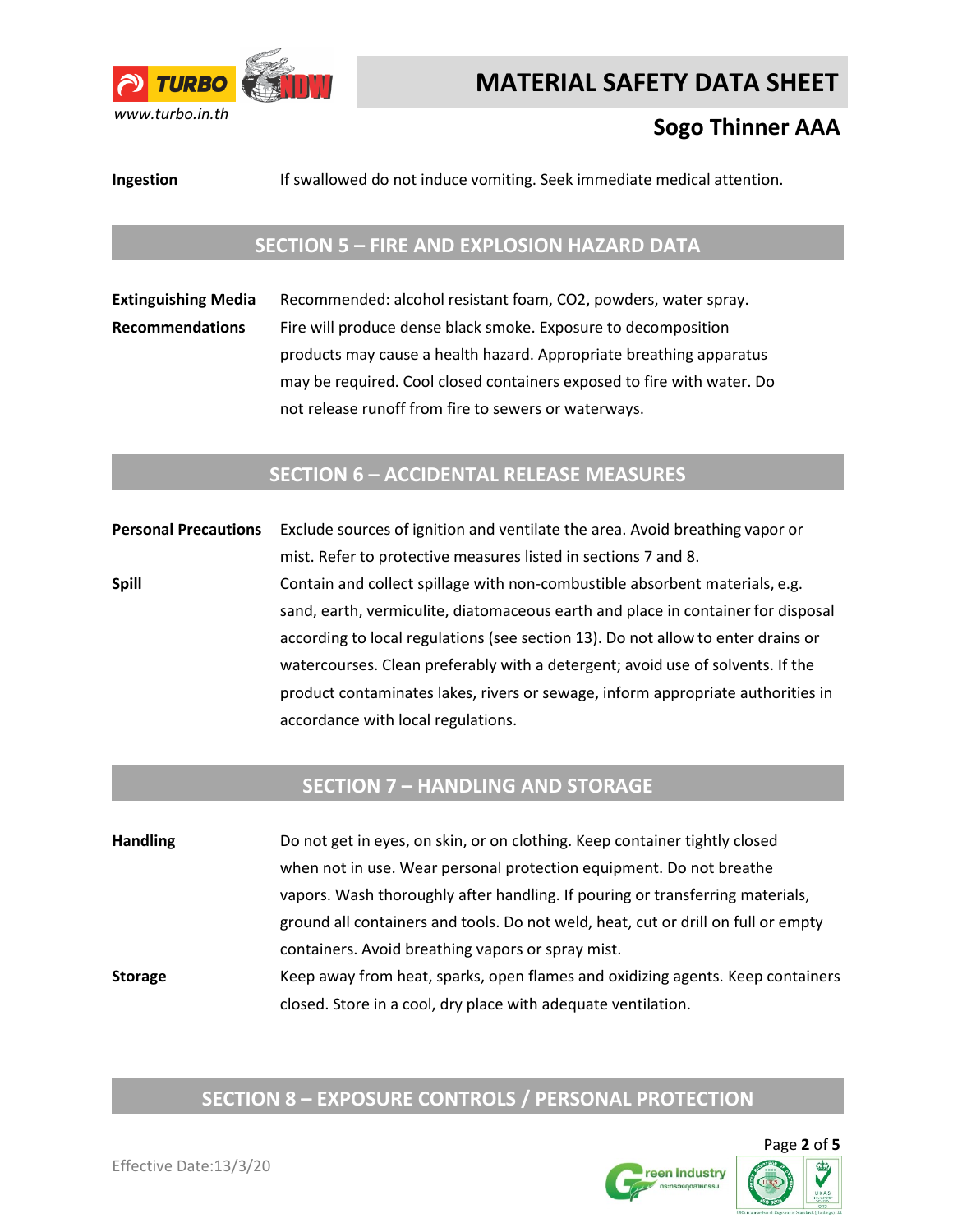



## **Sogo Thinner AAA**

|              | Engineering Measures Provide forced air ventilation when applying in confined spaces.     |
|--------------|-------------------------------------------------------------------------------------------|
|              | Respiratory Protection Unlikely to be necessary. Use approved chemical filter respirator. |
| Eyes         | Safety glasses or chemical eye goggles are suggested.                                     |
| <b>Hands</b> | Non-natural, non-butyl rubber gloves are recommended.                                     |
| <b>Skin</b>  | Use protective clothing. Remove contaminated clothing and wash the affected               |
|              | with soap and water.                                                                      |

# **SECTION 9 – PHYSICAL AND CHEMICAL PROPERTIES**

| Liquid       |
|--------------|
| Clear        |
| Solvent odor |
| 0.80-0.85    |
|              |
| Insoluble    |
|              |

#### **SECTION 10 – STABILITY AND REACTIVITY**

**Stability** Stable under recommended storage and handling conditions (see section 7). Hazardous Decomposition Products carbon monoxide, carbon dioxide, smoke, oxides of nitrogen. **Strong exothermic reactions** oxidizing agents, strong alkalis, strong acids.

## **SECTION 11 – TOXICOLOGICAL INFORMATION**

Not Available

**SECTION 12 – ECOLOGICAL INFORMATION**

Prolonged or repeated contact may cause chronic dermatitis. Appreciable evaporation to air is expected in the environment.



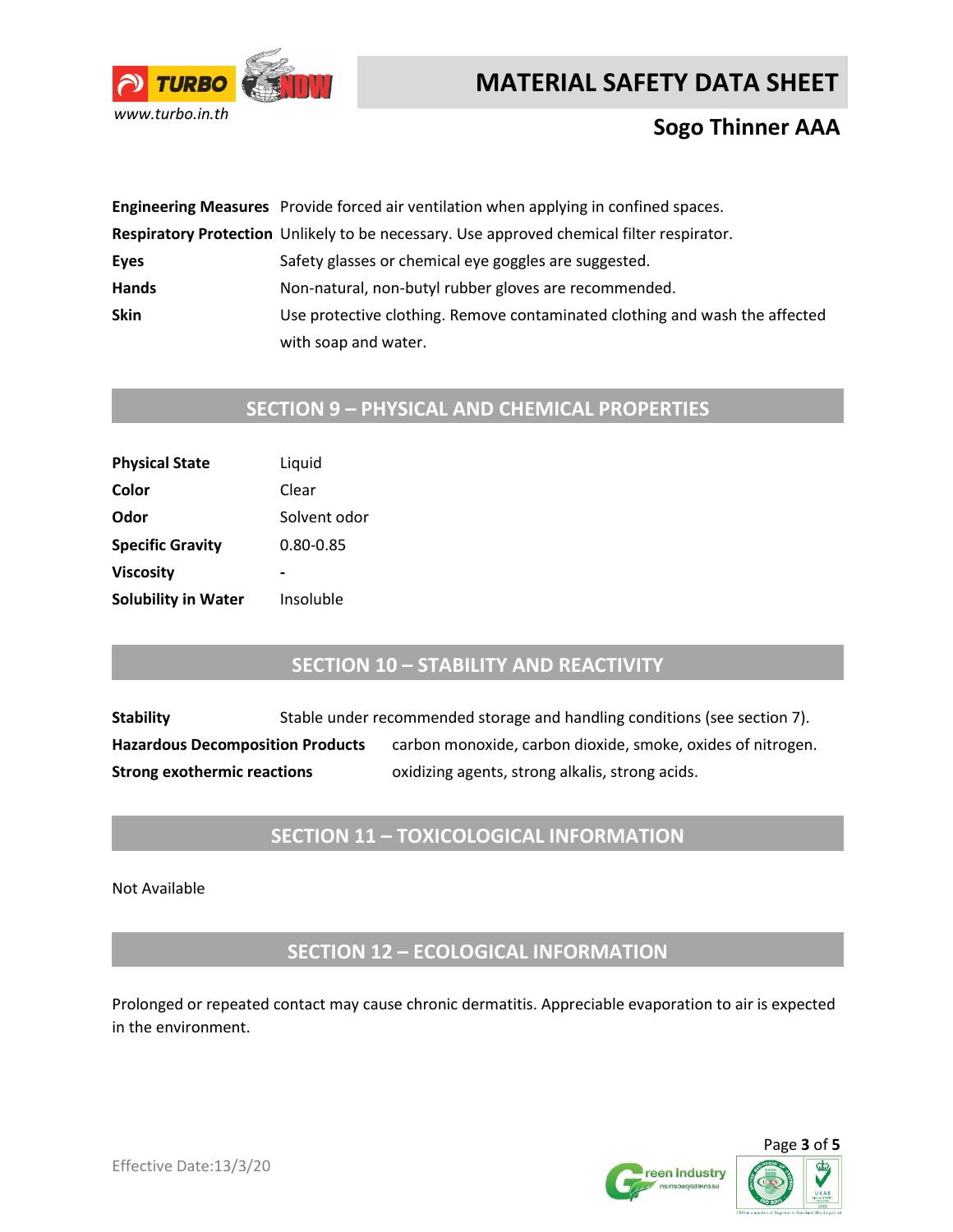

# **MATERIAL SAFETY DATA SHEET**

# **Sogo Thinner AAA**

#### **SECTION 13 – DISPOSAL CONSIDERATIONS**

#### **Method of disposal**

The generation of waste should be avoided or minimised wherever possible. Empty containers or liners may retain some product residues. This material and its container must be disposed of in a safe way. Dispose of surplus and non-recyclable products via a licensed waste disposal contractor. Disposal of this product, solutions and any by-products should at all times comply with the requirements of environmental protection and waste disposal legislation and any regional local authority requirements. Avoid dispersal of spilt material and runoff and contact with soil, waterways, drains and sewers.

#### **SECTION 14 – TRANSPORT INFORMATION**

| Proper shipping name Thinner Solvent |      |
|--------------------------------------|------|
| Packing Group                        | ш    |
| <b>Hazard Class</b>                  | κ    |
| UN No.                               | 1263 |

### **SECTION 15 – REGULATORY INFORMATION**

Highly flammable Harmful by inhalation, in contact with skin and if swallowed Irritating to eye and skin Keep out of reach of children Keep away from sources of ignition – No Smoking Do not breathe gas/fumes/vapour/spray Avoid contact with skin and eyes Wear suitable protective clothing, gloves and eye/face protection

### **SECTION 16 – OTHER INFORMATION**

This document could not be used for certifying the quality of the product.

This document presents the information of the product and to be used for safety only.

**Remark** The above information and data given here is based on test, experiences that